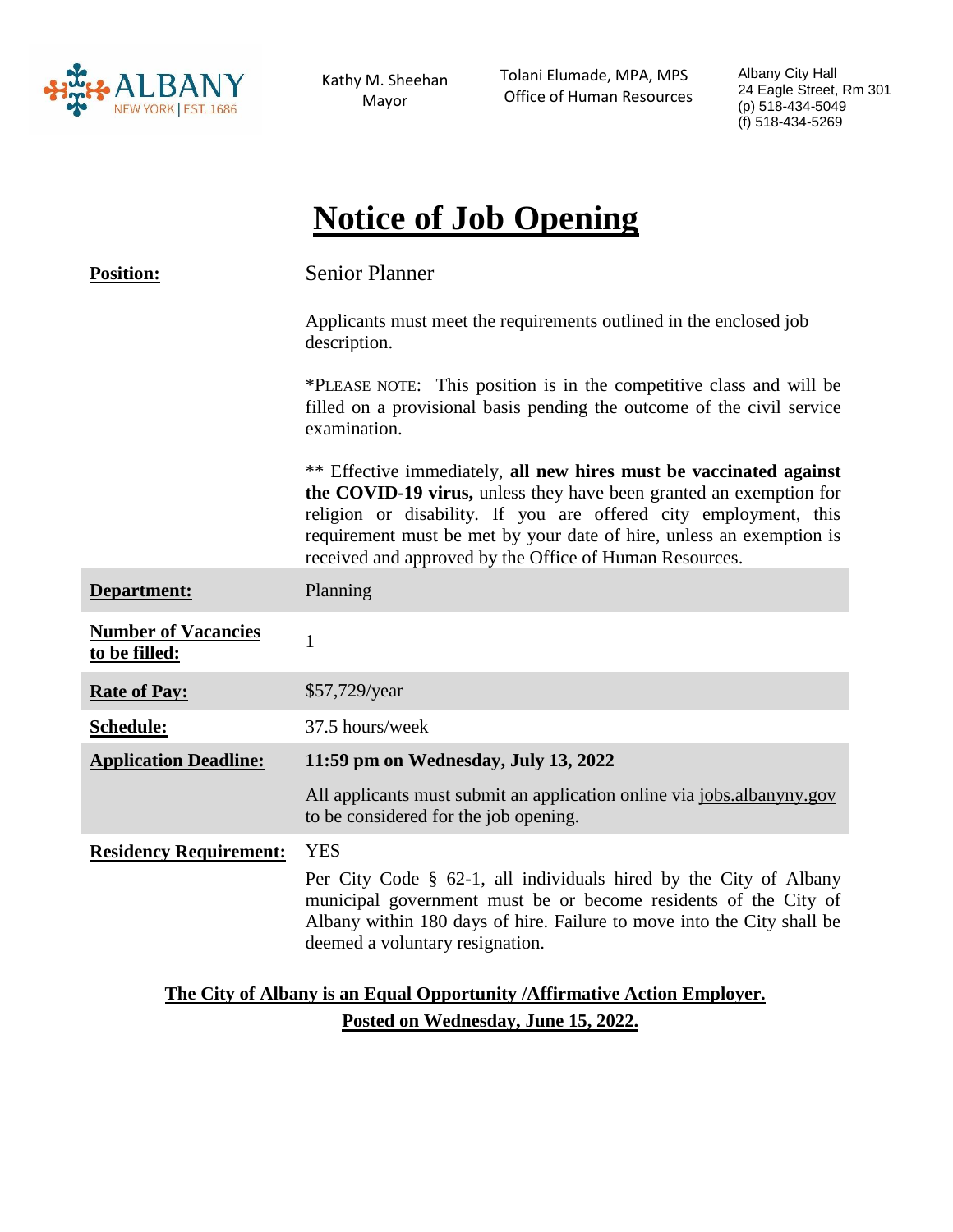#### **SENIOR PLANNER**

**DISTINGUISHING FEATURES OF THE CLASS**: Employees in this class are responsible for specific phases of moderately difficult planning projects in the field of municipal or community planning or may be in charge of a major phase of a more complex study. Projects involve community planning on a municipal basis. In a smaller unit the Senior Planner would be assigned planning projects calling for individual leadership to a greater extent than would be the case in larger planning units. Staff supervision is also involved. The Senior Planner differs from Planner by the increased responsibility for specific elements of major studies, managing the development approval process, including staff supervision, or individual responsibility for projects of a lesser nature. The Senior Planner works under the general direction of the Director of City Planning.

## **TYPICAL WORK ACTIVITIES**: (Illustrative Only)

- Prepares and supervises the preparation of a variety of planning statistics, data, plans, designs, charts, records and reports;
- Prepares and supervises the preparation of specialized planning staff reports and project review reports for the local Planning Board, Zoning Board and Common Council;
- Directs the collection, tabulation and analysis of data for use in connection with census statistics and population reports;
- Plans and conducts field studies and surveys;
- Represents the planning agency at conferences of local government officials, public hearings and other public meetings;
- Participates in meetings with civic, business and neighborhood representatives to determine community planning needs and growth and development issues;
- Assists in the collection, tabulation and analysis of data regarding physical development activity, land use and related issues and administration of the development approval process involving the Board of Zoning Appeals, Planning Board, Common Council and Historic Resources Commission;
- Supervises the preparation of studies or reports in regard to housing, parking, land use control or other urban issues;
- Supervises the planning staff involved in the administration of land use controls, the development approval process, and review of individual project proposals;
- Enters and retrieves information in an automated information system;
- Performs related work as required.